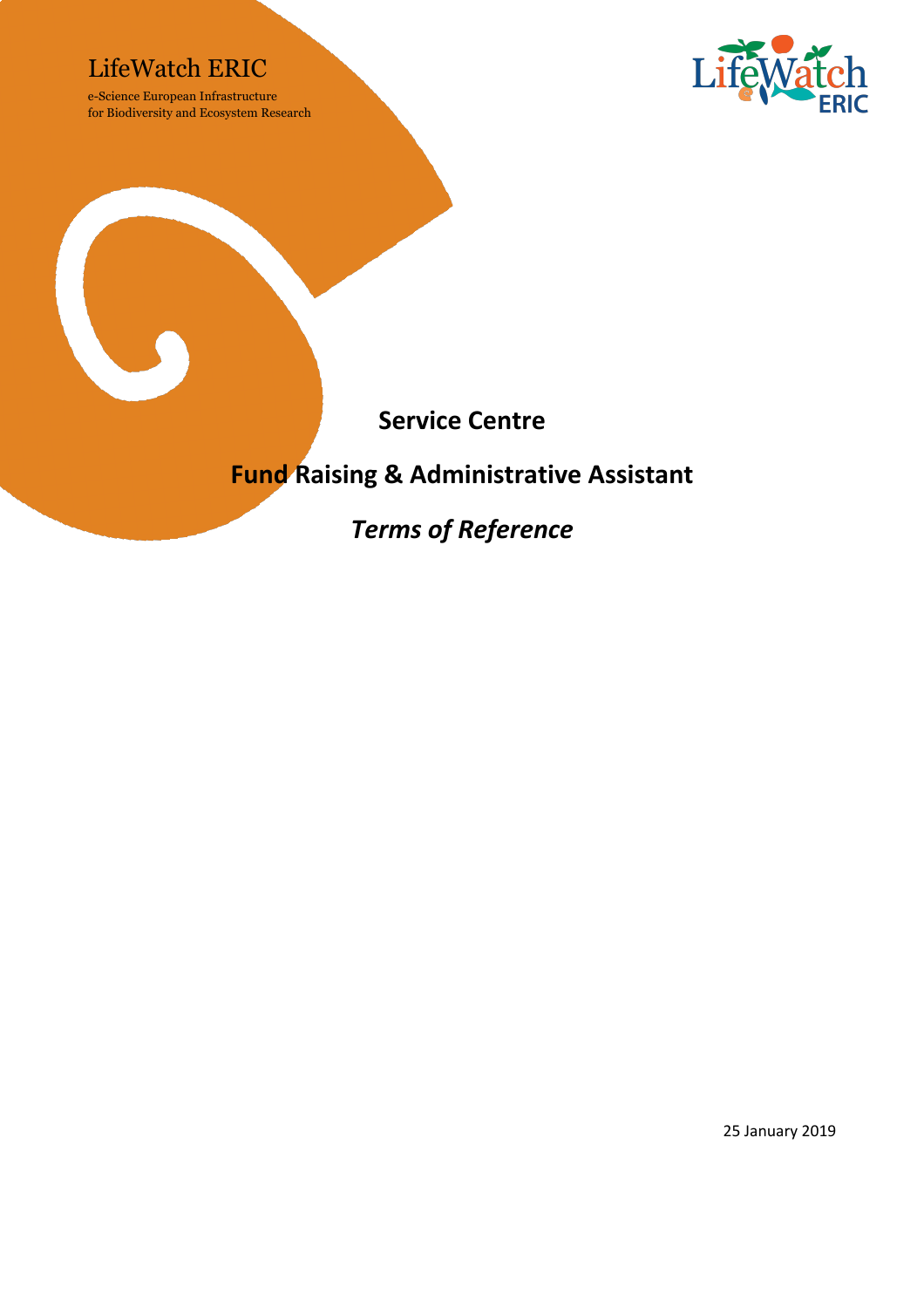# LifeWatch ERIC e-Science European Infrastructure

for Biodiversity and Ecosystem Research



#### **I. Job description**

JOB TITLE: Fund Raising & Administrative Assistant LOCATION: LifeWatch ERIC Service Centre premises in Lecce (Italy) POSITION: Full-time, Max. 24 months

#### **II. Main accountabilities**

- I. Fund raising
	- a. She/he will be monitoring European, international and national calls for proposals (H2020, Interreg, Life, etc.) and be responsible to identify funding opportunities to best achieve LifeWatch ERIC objectives, expand its areas of activities and trigger innovative approaches;
	- b. She/he will be operatively coordinating/supporting proposal development, gathering relevant documentation, supporting LifeWatch ERIC team in building project proposals, liaising with partners, outline financial and working plan.
- II. Secretariat Support & Assistance to the Service Centre Director
	- a. She/he will be assisting the Service Centre Director with the management of its agenda, travel arrangements, meetings and correspondence and supporting the Service Centre Director with the draft, edit and proofreading of official documents and letters for his approval, taking minutes and drafting reports;
	- b. She/he will be responsible for keeping the Service Centre documentation in order, maintaining hard and digital copies, processing administrative information and files, verifying their compliance, implementing all new and improved administrative procedures, liaising with national public administration when necessary, reporting to the Service Centre Director;
	- c. She/he will be supporting the staff in processing mission requests and refunding, purchase, compensation and leave requests, maintaining complex calendars, and will be responsible for basic accounting and book-keeping, tracking expenditures and incomes, storing invoices, payment proofs and related supporting documentation, following procurement processes, assist with basic payroll functions, liaising with external accounting and HR consultant.
- III. Office Management
	- a. She/he will be in charge of managing the Premises, ensuring the supply of office materials and services, tracking stocks, maintaining and updating office inventory list;
	- b. She/he shall be responsible to answer the phone and address enquiries to relevant staff members, receive and welcome staff, users and guests; manage and update contact lists, sort incoming and outgoing shipping, mails and emails.
	- c. She/he will be supporting the organisation of meetings and events, arranging invitations, confirmations, scheduling and logistics, food and beverage.

#### **III. REQUIREMENTS**

#### **The ideal candidate should meet the following requirements:**

- University degree or equivalent qualifications;
- At least 3-5 years in a similar role;